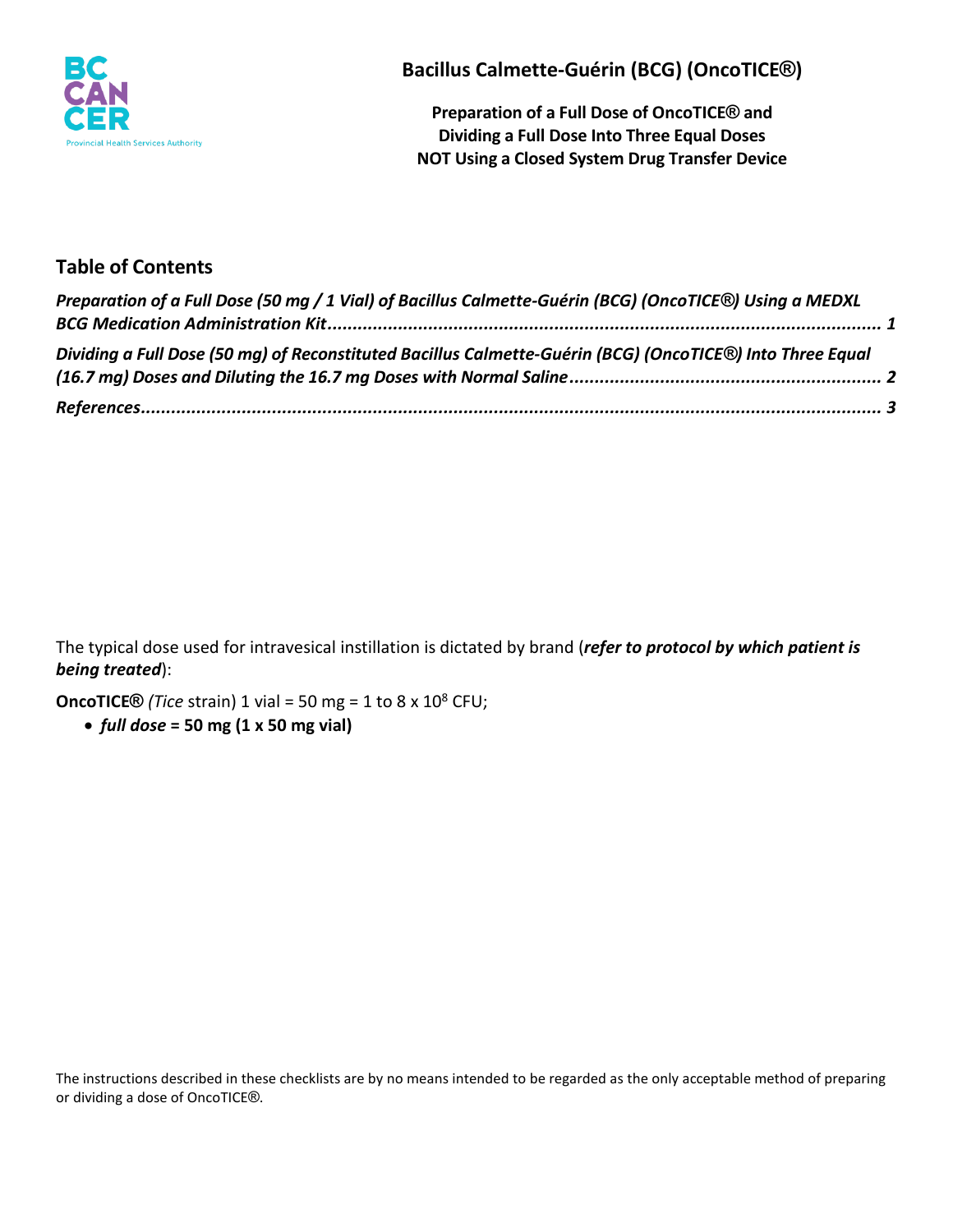### <span id="page-1-0"></span>**Preparation of a Full Dose (50 mg / 1 Vial) of Bacillus Calmette-Guérin (BCG) (OncoTICE®) Using a MEDXL BCG Medication Administration Kit**

#### *Note:*

- As long as the syringe and OncoTICE® vial are NOT disconnected from the MEDXL BCG Medication Administration Kit, it is not necessary to use a Closed System Drug Transfer Device to reconstitute one vial of OncoTICE® and dilute in 45 mL of normal saline
- If dividing the full dose of OncoTICE® into three equal (1/3) doses, then use a Closed System Drug Transfer Device is recommended

#### *Supplies:*

- $\checkmark$  1 x OncoTICE® 50 mg vial
- $\checkmark$  1 x Intravenous (IV) solution bag of preservative-free normal saline (NS) 0.9%
- $\checkmark$  1 x 50 mL BD syringe
	- $\circ$  Note that a 60 mL syringe may be used in place of the 50 mL BD syringe; the total volume in the syringe after dilution of the drug remains at 45 mL
- $1 x$  MEDXL BCG Medication Administration Kit (BCG Kit)
- 1. withdraw 45 mL of normal saline into the syringe
- 2. attach the NS-filled syringe to the luer lock end of the BCG Kit; align the 'OFF' arrow with the catheter tip
- 3. attach the OncoTICE® vial to the other end of the BCG Kit
- 4. with the vial in an upright position, withdraw approximately 1 mL of air from the vial into the syringe and allow approximately 1 mL of NS to flow back into the vial as pressure in the vial equalizes
- 5. allow the OncoTICE® suspension to stand for a few minutes, then gently swirl to suspend
- 6. withdraw the OncoTICE® suspension into the syringe; repeat step 4 as necessary until all drug from the vial has been withdrawn into the syringe
- 7. align the 'OFF' arrow with the syringe until ready to administer to the patient
- 8. do not detach the vial or the syringe from the BCG Kit
- 9. the OncoTICE®-filled syringe MUST be labelled with the **beyond use (expiry) date and time**; the prepared dose **MUST** be administered to the patient before the beyond use date and time have passed
- 10. leftover BCG must **NOT** be saved for a future patient
- 11. dispose of all supplies used to reconstitute BCG as biohazardous waste according to site-specific policies and procedures

### *Note:*

• **BCG** *must* **be administered within 2 hours of the start of reconstituting the drug in the vial1,2**

## **USE ASEPTIC TECHNIQUE THROUGHOUT**

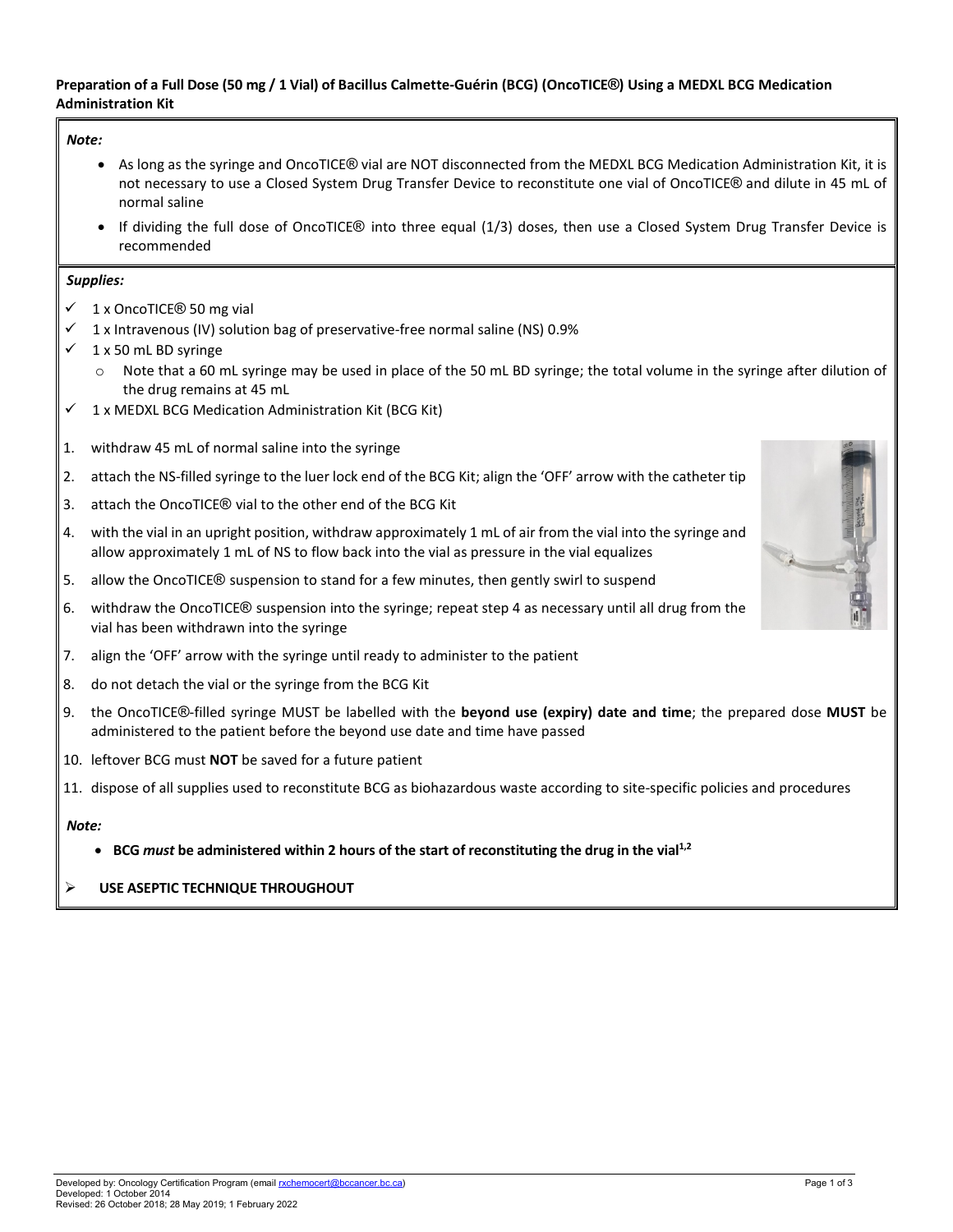### <span id="page-2-0"></span>**Dividing a Full Dose (50 mg) of Reconstituted Bacillus Calmette-Guérin (BCG) (OncoTICE®) Into Three Equal (16.7 mg) Doses and Diluting the 16.7 mg Doses with Normal Saline**

### *Supplies:*

- $\checkmark$  1 x 50 mL BD syringe containing 45 mL (50 mg) of reconstituted OncoTICE® labelled with the **beyond use (expiry) date and time**
	- ensure the divided doses will be administered to patients before the beyond use (expiry) date and time recorded on the syringe
- $\checkmark$  1 x Intravenous (IV) solution bag of preservative-free normal saline (NS) 0.9%
- $\checkmark$  2 x 50 mL BD syringes
	- $\circ$  Note that a 60 mL syringe may be used in place of the 50 mL BD syringe; the total volume in the syringe after dilution of the drug remains at 45 mL
- $\checkmark$  1 x Syringe Fluid Dispensing Connector
- 3 x needles
- $\checkmark$  3 x BCG Medication Administration Kits (BCG Kit)
- 1. luer lock a Syringe Fluid Dispensing Connector to the 50 mL (BD) syringe containing 45 mL (50 mg) of reconstituted OncoTICE®
- 2. luer lock an **empty 50 mL (BD) syringe** to the other end of the Syringe Fluid Dispensing Connector and record the **beyond use (expiry) date and time** written on the syringe containing 45 mL (50 mg) of OncoTICE® onto the empty 50 mL syringe and that **the contents of the syringe contains a 1/3 dose (16.7 mg) of OncoTICE®**
- 3. transfer 15 mL (16.7 mg) of OncoTICE® suspension into the empty syringe
- 4. disconnect the syringe containing 15 mL (16.7 mg) of OncoTICE® from the Syringe Fluid Dispensing Connector and re-attach the luer lock cap to the Syringe Fluid Dispensing Connector until ready to prepare the next 15 mL (16.7 mg) syringe
- 5. attach a needle to the syringe containing 15 mL (16.7 mg) and withdraw NS into the syringe until the total volume in the syringe is 45 mL
- 6. luer lock the syringe containing 45 mL diluted 1/3 dose (16.7 mg) OncoTICE® onto a BCG Kit; align the "OFF" arrow with the syringe until ready to administer to the patient



- 7. repeat steps 2-6 until all three syringes contain 1/3 OncoTICE® doses (16.7 mg) diluted to 45 mL with NS; the original syringe contains the final 1/3 divided dose of OncoTICE®
- 8. the prepared doses **MUST** be administered to the patients before the beyond use date and time have passed; leftover BCG must **NOT** be saved for future patients
- 9. dispose of all supplies used to reconstitute and administer BCG as biohazardous waste according to site-specific policies and procedures

### *Note:*

- **BCG** *must* **be administered within 2 hours of the start of reconstituting the drug in the vial1,2**
- **USE ASEPTIC TECHNIQUE THROUGHOUT**